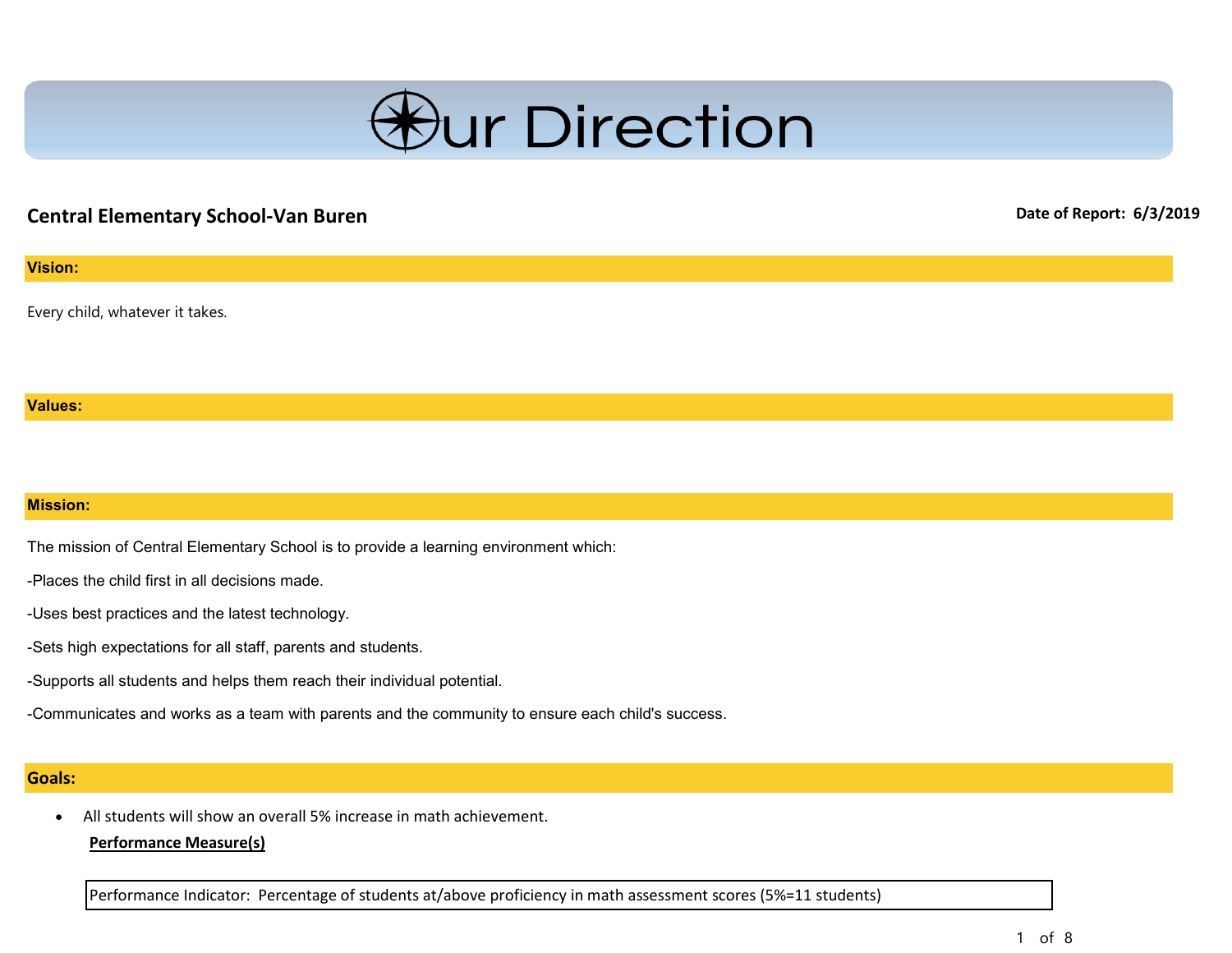| Data Source: IStation (K-2) state assessment scoring Tier   Baseline Year: 2018<br>$1/2$ in April |              | Baseline: 0.64 |
|---------------------------------------------------------------------------------------------------|--------------|----------------|
| Target Date: 2019                                                                                 | Target: 0.69 | Actual: 0.83   |
| Target Date: 2020                                                                                 | Target: 0.88 | Actual:        |

| [Performance Indicator: Percentage of students at/above proficiency in math assessment scores (5%=13 students) |                          |                |
|----------------------------------------------------------------------------------------------------------------|--------------------------|----------------|
| Data Source: ActAspire(3-5) state assessment scoring<br>ready or exceeding                                     | Baseline Year: 2016-2017 | Baseline: 0.57 |
| Target Date: 2017-2018                                                                                         | Target: 0.62             | Actual: 0.53   |
| Target Date: 2018-2019                                                                                         | Target: 0.58             | Actual:        |

• All students will show growth in reading. Our goal is to show 5% overall growth.

#### **Performance Measure(s)**

| Performance Indicator: Percentage of 3-5 students showing proficiency in ACTAspire, reading state assessment scores (5%=13 students) |                          |                  |
|--------------------------------------------------------------------------------------------------------------------------------------|--------------------------|------------------|
| Data Source: ACTAspire 3-5 state assessment scores                                                                                   | Baseline Year: 2016-2017 | Baseline: 0.3421 |
| Target Date: 2017-2018                                                                                                               | Target: 0.3921           | Actual: 0.28     |
| Target Date: 2018-2019                                                                                                               | Target: 0.33             | Actual:          |

|                                                                       | Performance Indicator: Percentage of K-2 students showing proficiency in IStation, reading state assessment scores (5%=11 students) |                |  |
|-----------------------------------------------------------------------|-------------------------------------------------------------------------------------------------------------------------------------|----------------|--|
| <b>IData Source: IStation K-2 State Assessment Scores in</b><br>April | Baseline Year: 2018                                                                                                                 | Baseline: 0.55 |  |
| Target Date: 2019                                                     | Target: 0.6                                                                                                                         | Actual: 0.79   |  |
| Target Date: 2020                                                     | Target: 0.84                                                                                                                        | Actual:        |  |

## **Data Review:**

## **Needs Assessments, Accreditation Reports, Similar Feedback:**

Central Elementary Needs Assessment

Central currently has 528 active students. We have 22% active sped students, 11% ELL/LEP students, and 69% free and reduced lunch.

After reviewing our data, we determined that literacy will be a main focus for the 2019-2020 school year. Central Elementary's literacy plan is to focus on phonemic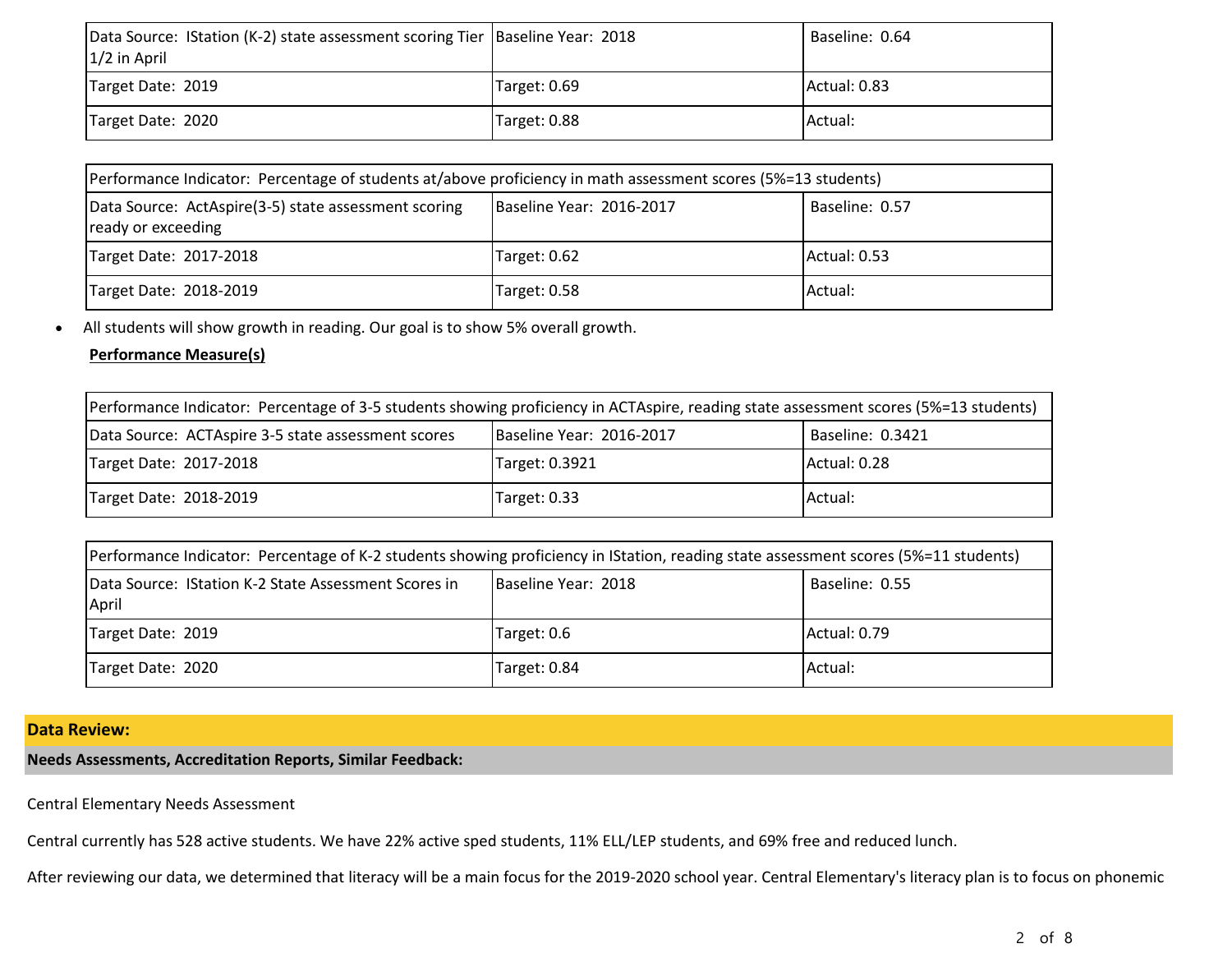awareness, phonics, fluency, comprehension, and vocabulary. We will pay specific attention to phonemic awareness and phonics.

• Phonemic Awareness: We will implement the Heggerty Phonemic Awareness Curriculum to help with phonemic awareness.

-We will provide professional development during team meetings to ensure all teachers know how to utilize and implement Heggerty in their classrooms. The assistant principal will be the person responsible for professional development.

-We will inform parents of the new curriculum and allow them to observe pieces of the new curriculum during a parent literacy night. We will communicate this night to the parents through social media and Peachjar.

-To monitor implementation of the plan, the principal and the assistant principal will be responsible for conducting weekly classroom walkthroughs to watch lessons. We will also use Dibels data and the Phonological Awareness Skills Test (PAST) data to monitor implementation.

-We will purchase additional supplies when necessary.

• Phonics: We will implement the Fundations Curriculum to help with phonics.

-The district will provide professional development during contracted professional development days to ensure all teachers know how to utilize and implement Fundations in their classrooms. The district and Fundations staff will be responsible for this professional development.

-We will inform parents of the new curriculum and allow them to observe pieces of the new curriculum during a parent literacy night. We will communicate this night to the parents through social media and Peachjar.

-To monitor implementation of the plan, the principal and assistant principal will be responsible for conducting weekly classroom walkthroughs to watch lessons. We will also use Dibels data and the Phonological Awareness Skills Test (PAST) data to monitor implementation.

-We will purchase additional supplies when necessary.

- Fluency: We will use Lucy Calkins Units of Study as well as leveled books.
- Comprehension: We will use Lucy Calkins Units of Study.
- Vocabulary: We will use Interactive Read Alouds
- Writing: We use Lucy Calkins Units of Study.

Our literacy intervention will include 95% Group, iStation, Reading Plus, and Small Group/Individualized Instruction. Our dyslexia program is Susan Barton. We will also provide professional development in the Science of Reading each year.

After reviewing our math and science data, we determined that we will focus on analyzing, interpreting, and making decisions based on data.

• Analyzing, Interpreting, and Making Decision Based on Data: We will continue to implement Investigations, PLTW, and FOSS Kits.

-We will provide professional development in team meetings to ensure teachers are able to effectively focus on data in both math and science. The assistant principal will be the person responsible for the professional development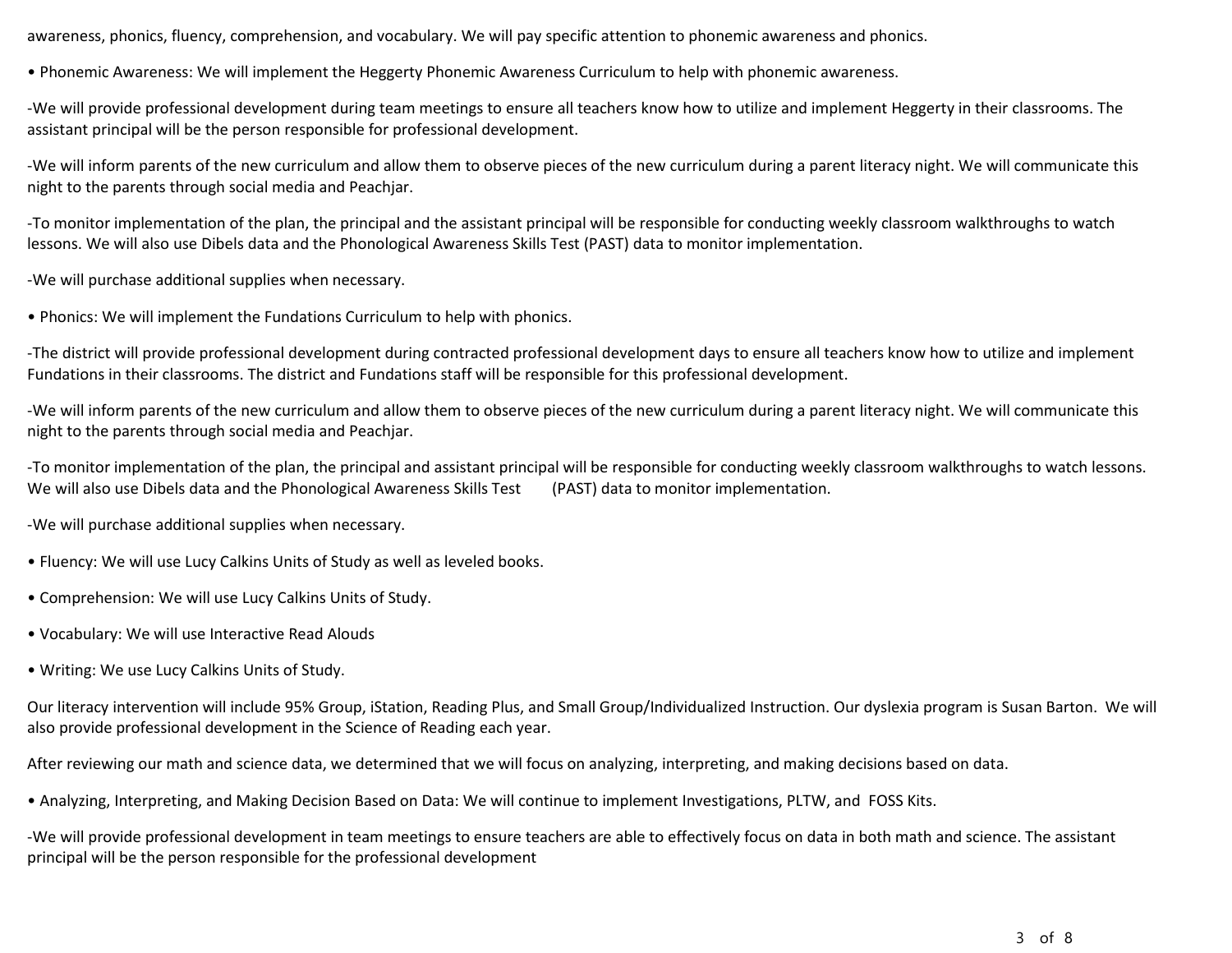-We will allow parents to observe pieces of these curriculums during a parent math night. We will communicate this night through social media and Peachjar.

-To monitor implementation of the plan, the principal and the assistant principal will be responsible for conducting weekly classroom walkthroughs to watch lessons. We will also use math assessments and quizzes to determine progress.

-We will purchase additional supplies when necessary.

-We will hold after-school tutoring for students who need extra help in these areas. We will use STMath and Istation for after-school tutoring.

After reviewing our perceptual data, our community/parent involvement focus for the 2019-2020 school year will be to continue to communicate effectively. Over 90% of parents were satisfied with the school communication and the parent involvement activities provided. We will communicate progress or lack of progress to parents at least twice per quarter through various modes of communication and provide opportunities for parents to be involved in their child's education. In order to ensure effective communication, we will use Title 1 money to provide materials, supplies, and other resources for parents.

We also plan to continue to supply resources to support all curriculum and to continue to provide professional development to enhance teachers' content knowledge and pedagogical skill. After reviewing our staff professional development perceptual data, our focus will be on ensuring we provide effective and consistent professional development in reading, writing, math, and science curriculum. Approximately 66% of teachers were satisfied with the current curricular professional development provided. We will plan professional development in curriculum, using Title 1 money to supply necessary materials and supplies.

| <b>Student Outcome Data:</b>                                                                 |
|----------------------------------------------------------------------------------------------|
| <b>ESSA Data (2017-2018)</b>                                                                 |
| Overall ESSA Index Score: 71.21                                                              |
| <b>Public School Rating: C</b>                                                               |
| Weighted Achievement Score: 62.84                                                            |
| School Quality and Student Success Score: 49.83                                              |
| Value-Added Growth Score: 83.49                                                              |
| Student Engagement Score: 64.17                                                              |
| Subgroup Index Score Growth                                                                  |
| All Students: 71.21<br>$\bullet$<br>Hispanic/Latino: 73.24<br>٠<br>White: 70.95<br>$\bullet$ |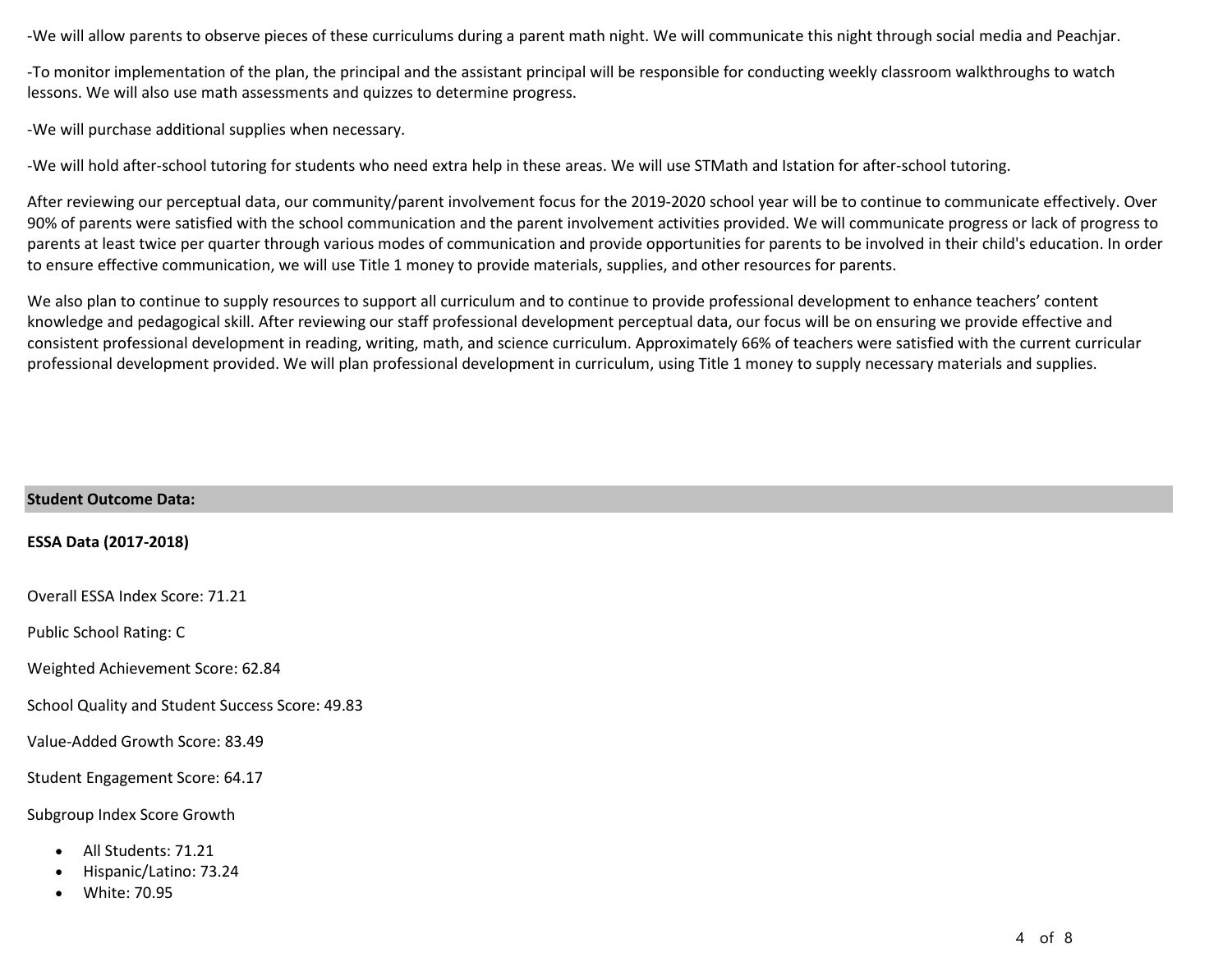- Economically Disadvantaged: 70.07
- English Learners: 70.73
- Students with Disabilities: 66.43
- Black/African American: 68.53

### **ACTAspire Data (2017 -2018)**

English

3rd Grade: 67% Exceeding/Ready

4th Grade: 55% Exceeding/Ready

5th Grade: 69% Exceeding/Ready

Reading

3rd Grade: 24% Exceeding/Ready

4th Grade: 27% Exceeding/Ready

5th Grade: 33% Exceeding/Ready

Science:

3rd Grade: 28% Exceeding/Ready

4th Grade: 29% Exceeding/Ready

5th Grade: 50% Exceeding/Ready

Math

3rd Grade: 55% Exceeding/Ready

4th Grade: 51% Exceeding/Ready

5th Grade: 53% Exceeding/Ready

### **Istation Data (2018 -2019)**

Math Tier 1:

Kindergarten: September 49%, April 56%

1st Grade: September 49%, April 68%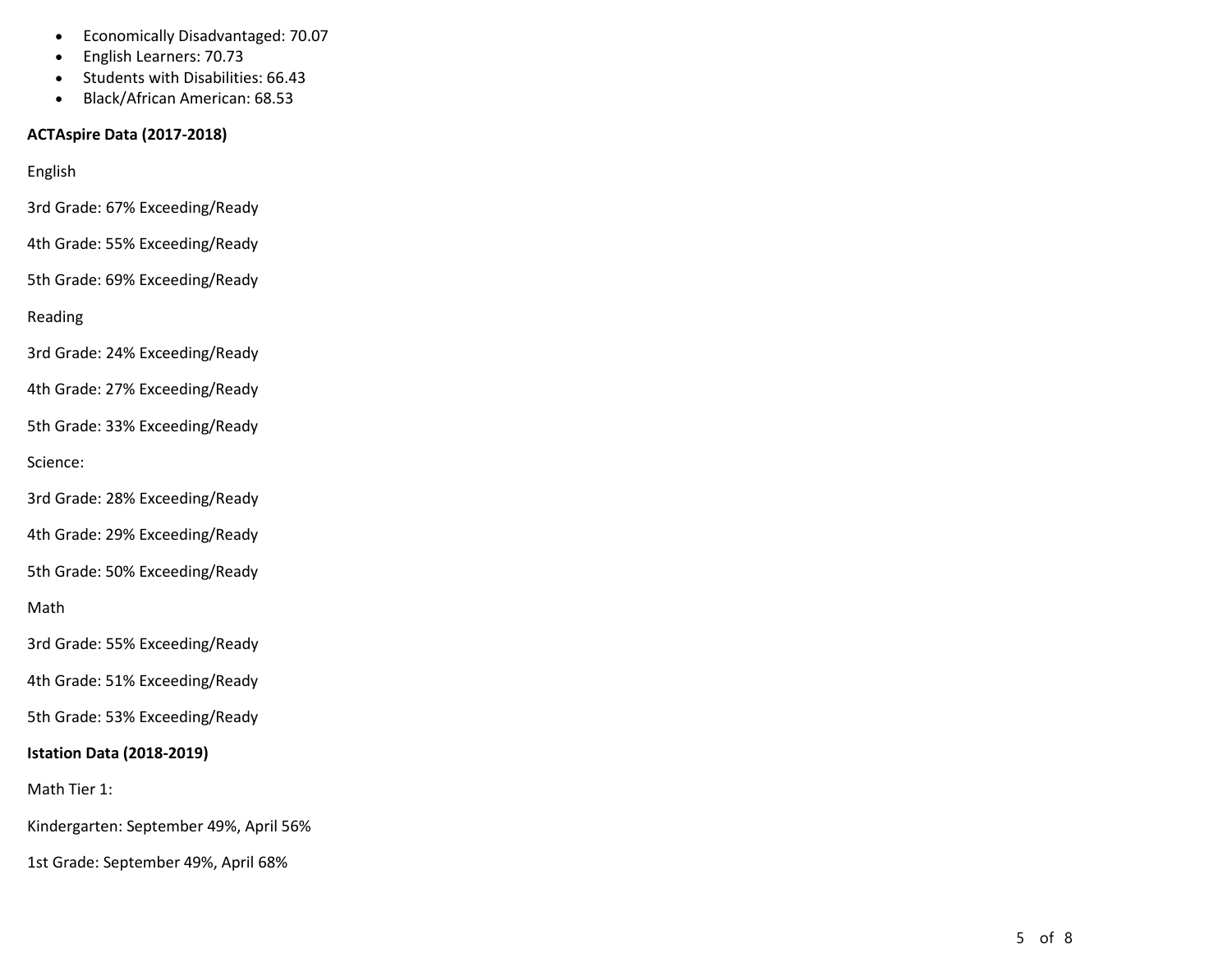2nd Grade: September 61%, April 71%

Reading Tier 1:

Kindergarten: September 38%, April 51%

1st Grade: September 55%, April 60%

2nd Grade: September 65%, April 70%

#### **ESEA School Report (2016-2017)**

Attendance: 95.22%

Poverty Rate: 74.36%

Student Achievement Growth:

- ELA: 2016-39.36, 2017-45.50
- Math: 2016-46.28, 2017-60.85

#### **ESSA Data (2016-2017):**

Overall ESSA Index Score: 73.27

Public School Rating: C (B is 73.47)

Weighted Achievement Score: 64.78

School Quality and Student Success Score: 57.78

Value-Added Growth Score: 83.85

Student Engagement Score: 68.91

Subgroup Index Score Growth:

- All Students: 2016-70.56, 2017-73.27
- Hispanic/Latino: 2016-70.23, 2017-78.12
- White: 2016-70.35, 2017-71.16
- Economically Disadvantaged: 2016-69.26, 2017-72.88
- English Learners: 2016-70.5, 2017-74.4
- Students with Disabilities: 2016-60.7, 2017-66.79

#### **ACTAspire Data (2016-2017):**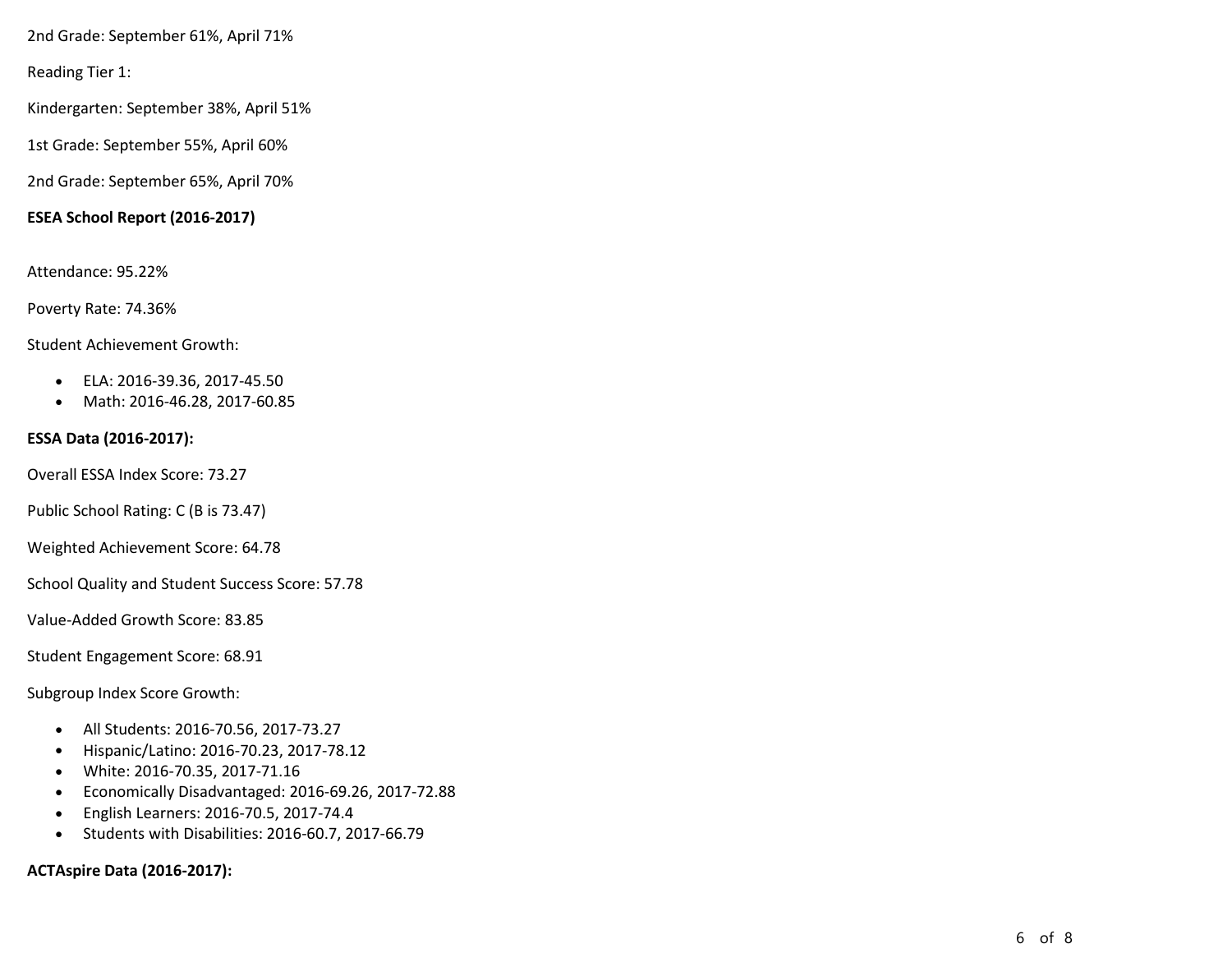#### English

- 3rd Grade: 69% Exceeding/Ready
- 4th Grade: 71% Exceeding/Ready
- 5th Grade: 75% Exceeding/Ready

#### Reading

- 3rd Grade: 21% Exceeding/Ready
- 4th Grade: 47% Exceeding/Ready
- 5th Grade: 33% Exceeding/Ready

### Writing

- 3rd Grade: 18% Exceeding/Ready
- 4th Grade: 33% Exceeding/Ready
- 5th Grade: 50% Exceeding/Ready

#### Science:

- 3rd Grade: 34% Exceeding/Ready
- 4th Grade: 44% Exceeding/Ready
- 5th Grade: 51% Exceeding/Ready

### Math

- 3rd Grade: 51% Exceeding/Ready
- 4th Grade: 64% Exceeding/Ready
- 5th Grade: 57% Exceeding/Ready

### **IStation Data (2017-2018)-**

Math Tier 1:

- Kindergarten: September 58%, April 51%
- 1st Grade: September 56%, April 82%
- 2nd Grade: September 63%, April 59%

Reading Tier 1:

- Kindergarten: September 50%, April 49%
- 1st Grade: September 38%, April 60%
- 2nd Grade: September 43%, April 56%

## **District Quarterly Reading Assessments (3rd Q, 2018):**